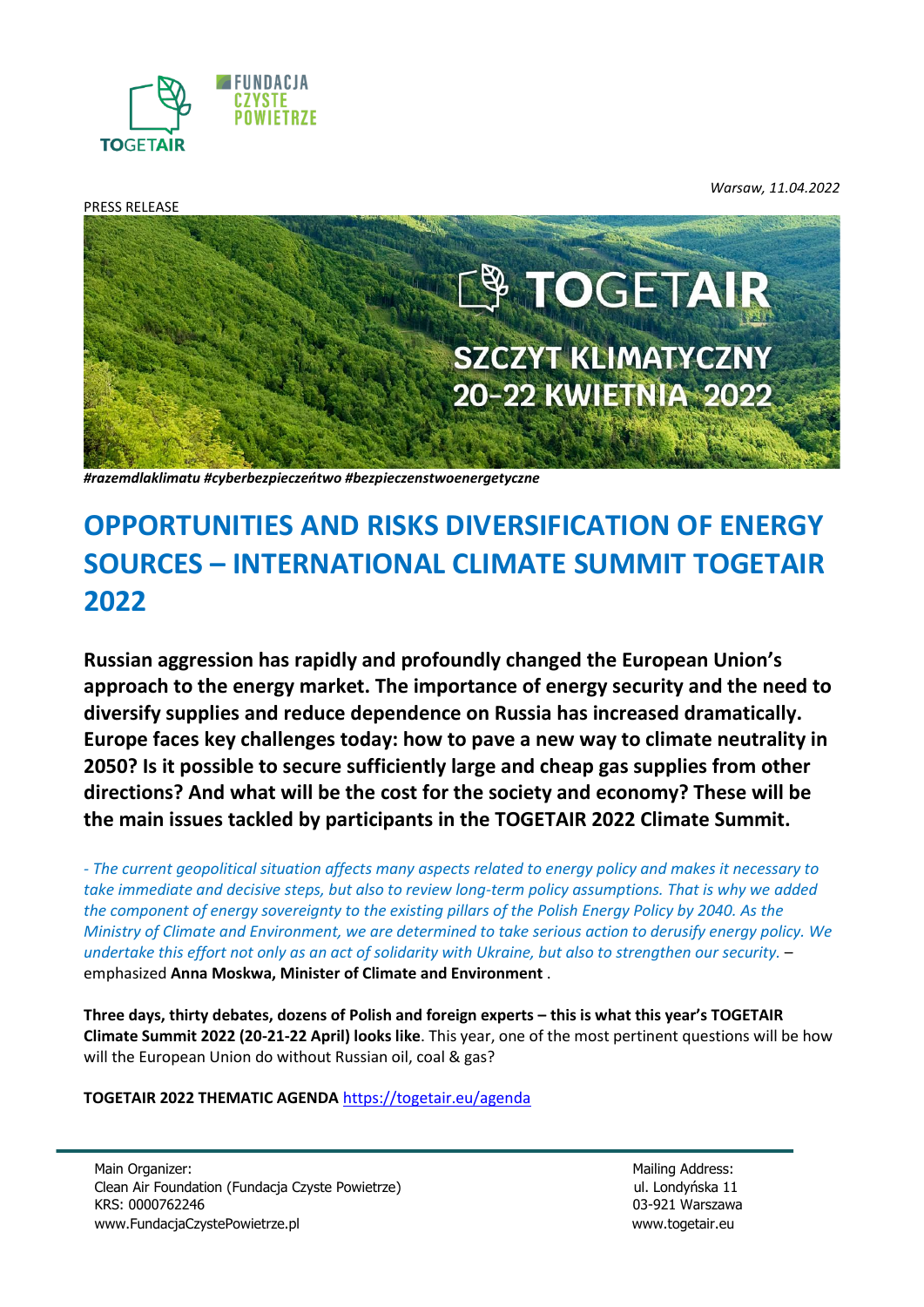

## **ENERGY-(IN)SECURE EUROPE**

*- Russian aggression has undermined the foundations of long-standing energy policies of European countries, possibly forcing a profound overhaul. The plans of the coal phase-out by means of cheap Russian gas, supplied to Western Europe at a low price by the "somewhat eccentric" but "fundamentally reliable" Putin, has crumbled like a house of cards. It is necessary to reconfigure the plan of achieving climate neutrality, and in particular to urgently diversify the directions of energy raw material supplies.* – explains **Agata Śmieja, the President of the Clean Air Foundation and the originator of the TOGETAIR Climate Summit** *.*

By 24 February 2022, Europe was planning its energy future on the basis of ambitious and laudable environmental goals, pushing aside issues of economic competitiveness and security and independence of energy supply. The tacit assumption was that relations with the Russian neighbour would remain stable and that oil and gas purchases could be made under any political conditions. This widespread desire to decarbonize as quickly as possible, as well as the denuclearization policies implemented in some countries, have led to a dramatic increase in the importance of volatile renewables. But despite this, today only 15 percent of the primary energy generated in the European Union comes from RES. A significant side effect of the processes of rapid transition away from our domestic raw materials - mainly hard coal and lignite - has been increased dependence on exported fossil fuels. Or rather, on a single exported fuel, namely the Russian gas.

#### **THE DREAM OF A FULLY RENEWABLE FUTURE**

*- The war unleashed by Russia gave Poland a unique opportunity to "polonise" the EU's climate policy, i.e., to arm it with the attributes of derusification and diversification. However, in order to play these cards, Warsaw will need to demonstrate powerful political skills.* – comments **Jakub Wiech, deputy Editor-in-Chief of Energetyka24.**

Replacing the Russian raw material with the Qatari or Iranian one is only a half-measure, because using gas is connected with CO2 emission. Therefore, Europe's next step is to think about accelerating the transition even further towards meeting its needs entirely through renewable sources. Germany has even declared a super ambitious plan to achieve 100 percent RES generation in just 13 years, by 2035.

Leaving aside the issues of financial and social costs of such acceleration, further growth of already high energy prices, as well as doubts about the environmental impact of RES installations at the production and maintenance stages, it is worth noting that the basic deficit of these sources is still unsolved in the systemic dimension: they are dependent on natural conditions (weather, day time, hydrology, geology, etc.). For the foreseeable future, renewables will need to be supported by other proven and stable generation technologies to ensure an uninterrupted supply of electricity to our factories and homes.

*- Development of RES is a key element on the way to independence from conventional energy sources, as well as to increase Poland's energy security. Łukasiewicz Research Network conducts a number of research and development projects in the field of innovative energy storage technologies, hydrogen technologies as well as*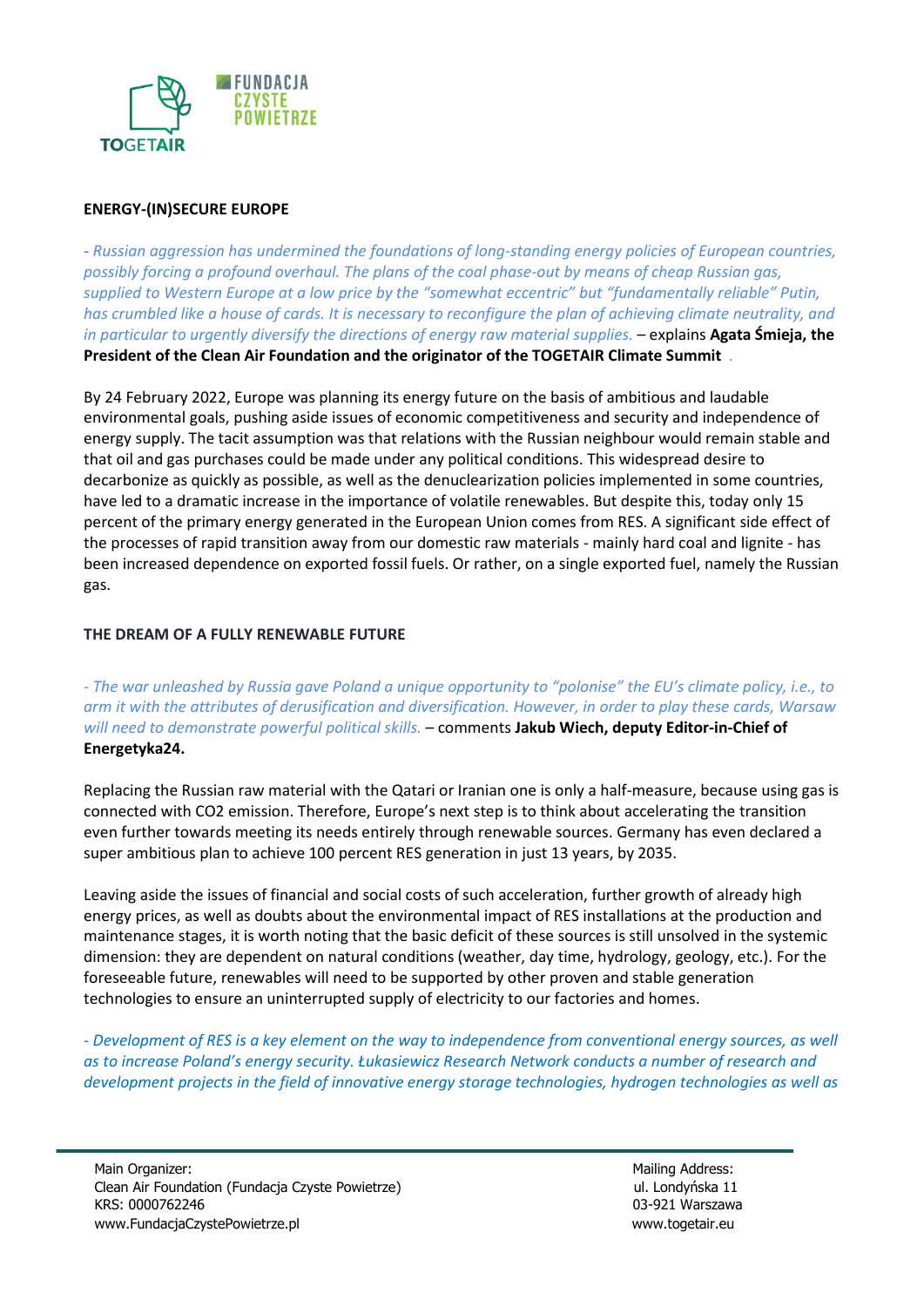

*wind energy, which directly support the dynamic process of energy transformation of the country.* – **adds dr Piotr Dardziński, President of Łukasiewicz Research Network.**

#### **CLIMATE NEUTRALITY IN A SECURE EUROPE**

In light of the Russian aggression, nuclear power, available almost immediately, proven and climate-neutral, may become the best, most effective and cheapest way to achieve energy security for our continent. And, incidentally, to deprive Russia of its gas weapons.

*- Large-scale nuclear energy can successfully replace coal and gas, making Poland and Europe independent of Russian supplies and guaranteeing access to large amounts of cheap energy in a long, over 60-year perspective. –* **says Artur Beck**, **producer and organizer of the TOGATAIR Climate Summit, President of the Positive Ideas Foundation.** *- It is a fully controllable, safe, modern and zero-emission source. It is characterized by the lowest environmental footprint if we take into account the entire process of manufacturing the equipment, its disposal, the lifespan of the installation and the amount of energy produced. Implementation of the Polish Nuclear Power Programme within the assumed timeframe should be an unquestionable priority.* 

#### **TOGETAIR 2022 – THE VOICE OF THE THREE SEAS INITIATIVE**

The Climate Summit will traditionally be held on 20-21-22 April to include the symbolic 22 April, the International Earth Day. The event, realized in hybrid formula and broadcast from a studio, will be available for free and without registration on the main websites of the most important Polish internet portals and on social media. Considering the previous editions, the audience is expected to reach a total of about 30 million viewers.

In 2022 the event will have an international dimension, strengthening cooperation between Poland – the countries of the Three Seas Initiative and the European Union.

The organizers of the international Climate Summit have invited representatives of ministries, local governments at the rank of marshals, representatives of state-owned companies as well as international corporations and smaller businesses. They will also host a number of institutions: universities and research institutions, as well as non-governmental organizations and the media, which will conduct thematic debates.

#### **Learn more:**

[TOGETAIR Programme Board](https://togetair.eu/rada) [Thematic Agenda TOGETAIR 2022](https://togetair.eu/agenda)

#### **WATCH TOGETAIR on:**

ww[w https://togetair.eu/](https://togetair.eu/) Faceboo[k https://www.facebook.com/TOGETAIR2022](https://www.facebook.com/TOGETAIR2021) Twitte[r https://twitter.com/togetair](https://twitter.com/togetair) LinkedIn<https://www.linkedin.com/company/togetair-2020> YouTube **TOGETAIR** 

Main Organizer: Mailing Address: Mailing Address: Clean Air Foundation (Fundacja Czyste Powietrze) ul. Londyńska 11 KRS: 0000762246 03-921 Warszawa [www.FundacjaCzystePowietrze.pl](http://www.fundacjaczystepowietrze.pl/) [www.togetair.eu](http://www.togetair.eu/)